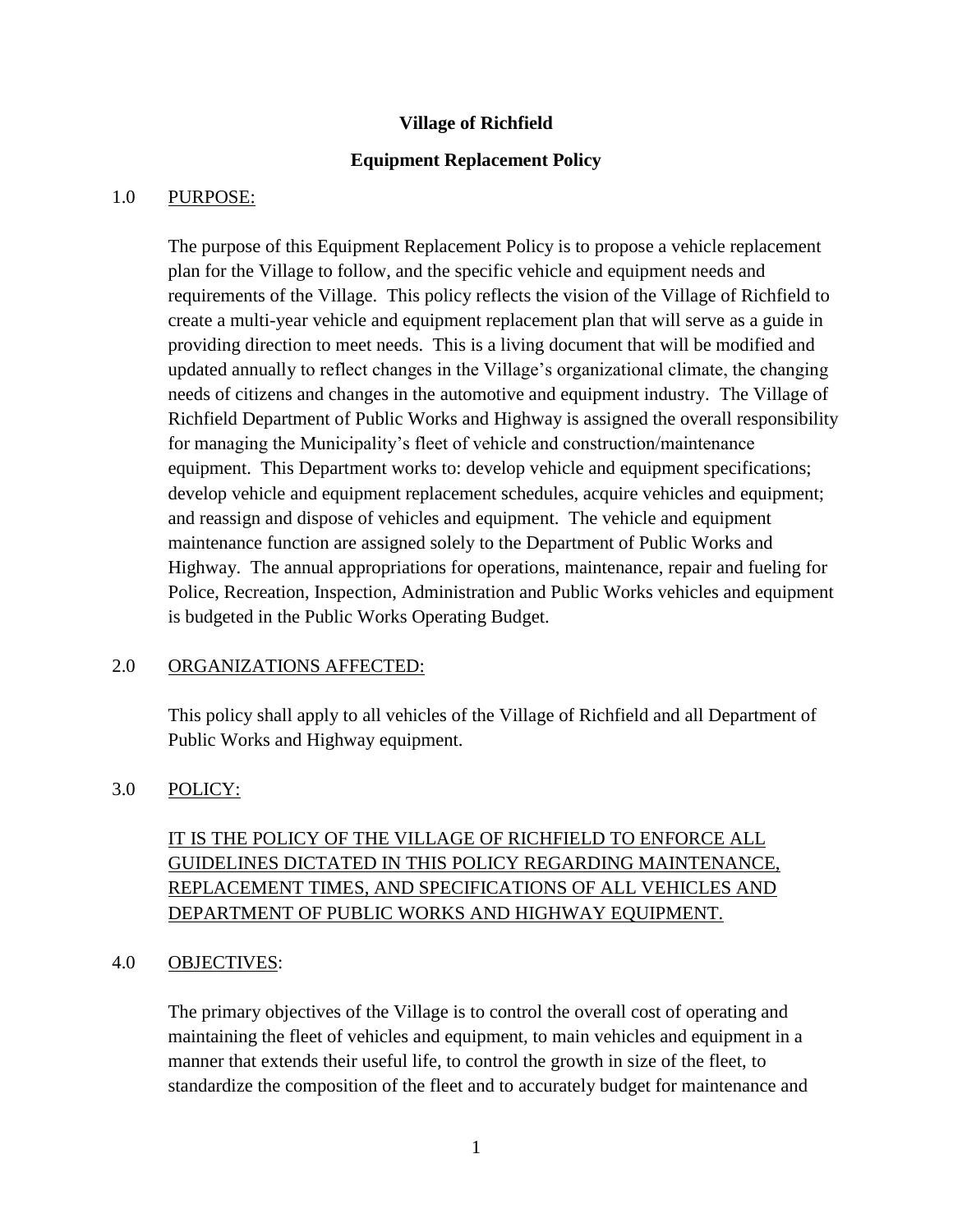replacement costs. All new purchases for vehicles and equipment are part of the budget cycle and are coordinated through the Village Administrator for recommendation.

#### 5.0 ACQUISITION:

The goal of the Village's acquisition practices is to obtain the lowest possible price and the highest possible quality for vehicles and equipment. All purchases of vehicles and equipment will follow the applicable purchasing codes. Annually before the preparation of the Village Budget the Public Works Superintendent will review the vehicle replacement schedule and plan for the acquisition of replacement vehicles and equipment. Any request for new equipment that would increase the size of the fleet must be cost justified to the Village Administrator and Village Board.

#### 6.0 MAINTENANCE:

The goal of the Department of Public Works and Highway vehicle and equipment maintenance practices is to keep vehicles and equipment in sound operating condition. Preventive maintenance routines and intervals followed by our mechanics are based on local driving conditions and manufacturer's recommendations for each type of vehicle or equipment and each type of maintenance service. Maintenance costs represent a significant portion of the total cost to own and operate a vehicle or piece of heavy equipment and tend to increase as a vehicle or equipment ages. Escalating maintenance costs are a key factor in determining when to replace a vehicle. In addition to the added cost of maintenance as a vehicle ages, there is an additional cost to the municipality when a vehicle is in the garage receiving maintenance and not available for use. Preventive maintenance is the key to avoiding the repair or replacement of costly major vehicle components such as engines, transmissions and drive trains. Our mechanics make adjustments to the manufacturer's recommendations based on the specific vehicle's use.

Accurate and complete vehicle maintenance records are a key tool for making equipment management decisions. Vehicle maintenance costs are variable and distinct to each vehicle. Pertinent records maintained for each vehicle are vehicle maintenance logs, fuel usage logs, and cumulative costs of parts, labor, and overhead by a vehicle over its life.

#### 7.0 REPLACEMENT:

As with other aspects of vehicle and equipment management, replacing a vehicle too soon or too late wastes money. The Department of Public Works and Highway have developed and will continue to develop accurate replacement standards based on industry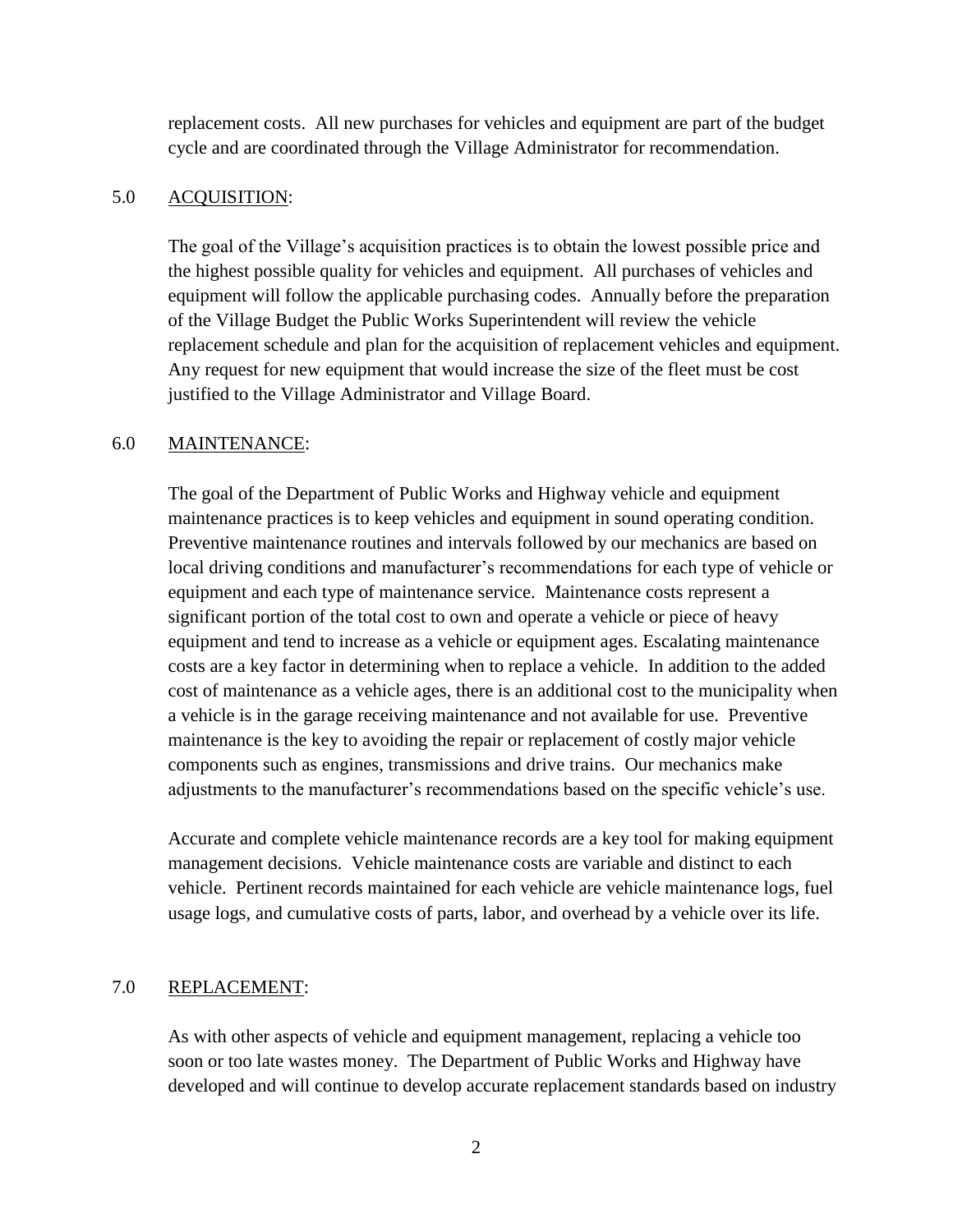guidelines and years of experience in operating and maintaining vehicles and equipment. The goal is to analyze the costs associated with a vehicle or piece of equipment and identifying the point when, on average, a vehicle is reasonably depreciated but not yet incurring significant maintenance costs. By replacing the vehicle or piece of equipment at this point, the Village can avoid escalating maintenance costs and optimize resale value. The three criteria that are considered when establishing the replacement schedule were mileage, age and use. Any request for replacement equipment must be cost justified to the Village Administrator and Village Board.

#### 8.0 DEVELOPMENT OF GUIDELINES AND PROCEDURES:

The Public Works Superintendent has inventoried existing vehicles and equipment and has prepared a replacement schedule for all public works and Village pieces. The schedule will be updated annually and will be used as the basis for planning for the replacement of vehicles and equipment through the Village budget. The vehicle and equipment replacement schedule will include the following information for each vehicle or unit of capital equipment:

- a. Age in years, also known as life
- b. Usage in hours or miles
- c. Useful life (based on commonly used standards for municipal vehicles and equipment)
- d. Cost of maintenance
- e. Overall condition: mechanical, operating, safety, or appearance
- f. Downtime
- g. Availability of replacement parts
- h. Funding

The guidelines for vehicles considered for replacement are based on vehicles meeting predetermined age and/or hour and/or mileage criteria. Additional consideration is given to functionality and overall condition of the vehicle or equipment.

As vehicles reach the threshold miles or age of replacement criteria, a vehicle maintenance evaluation is performed by a Department of Public Works employee. The evaluation form will be provided to the Public Works Superintendent for further review and consideration. If the evaluation proves the vehicle would be economical to retain for an additional year, the vehicle will be targeted for retention. Depending on the availability of funds, vehicles and equipment will be replaced when they are at the end of their economic life, no longer safe to operate, not reliable enough to perform their intended function, or there is a demonstrated cost saving to the Village of Richfield.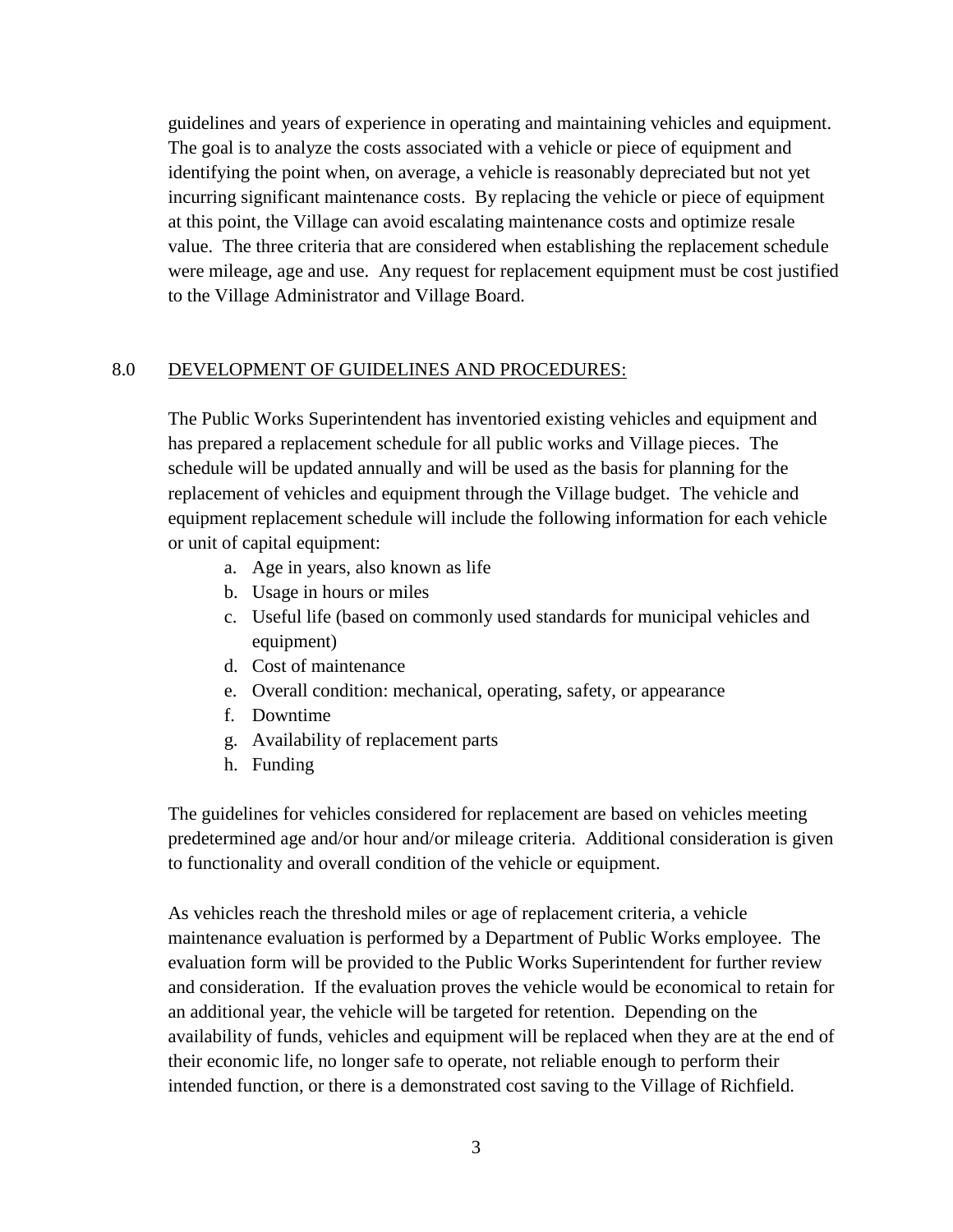#### 9.0 VEHICLE CATEGORIES:

For purposes of review the vehicles and equipment of the Village have been listed below. Each type of equipment is described below, and the number of units currently on hand, replacement cost and useful life range for each category is summarized below in Figure 1.

- 9.1 Light trucks The Village owns two F350 which is used as a daily running flatbed truck for errands, a F550 which is used as the chipper truck and at times for snowplowing, and a F250 which is used solely by the Superintendent in its fleet of light trucks.
- 9.2 Boat This piece of equipment is used by the Washington County Lake Patrol to patrol the lake.
- 9.3 Car The Village owns and maintains a 2003 Chevrolet Impala sedan type car. This car is routinely used by Village staff for a variety of reasons including delivering public postings and for staff attending county meetings.
- 9.4 Pickup truck The Building Inspector uses a GMC 1500 when traveling to the various locations to conduct inspections.
- 9.5 Tractor The Village makes use of 2 separate tractors for various jobs related to the maintenance of parks.
- 9.6 Gator The Department of Public Works uses one Gator vehicle to run various errands with maintaining the sport fields and parkland of Heritage Park.
- 9.7 Wheel Loader The Highway Department uses its wheel loader primarily for loading road salt into the plow trucks in the winter. It is also used in the remaining months to remove large brush piles and trees.
- 9.8 Bobcat The Village uses one Bobcat vehicle in highway maintenance operations.
- 9.9 Chipper The Department of Public Works uses the one Chipper to chip brush and trees that either have fallen or cut in the Village.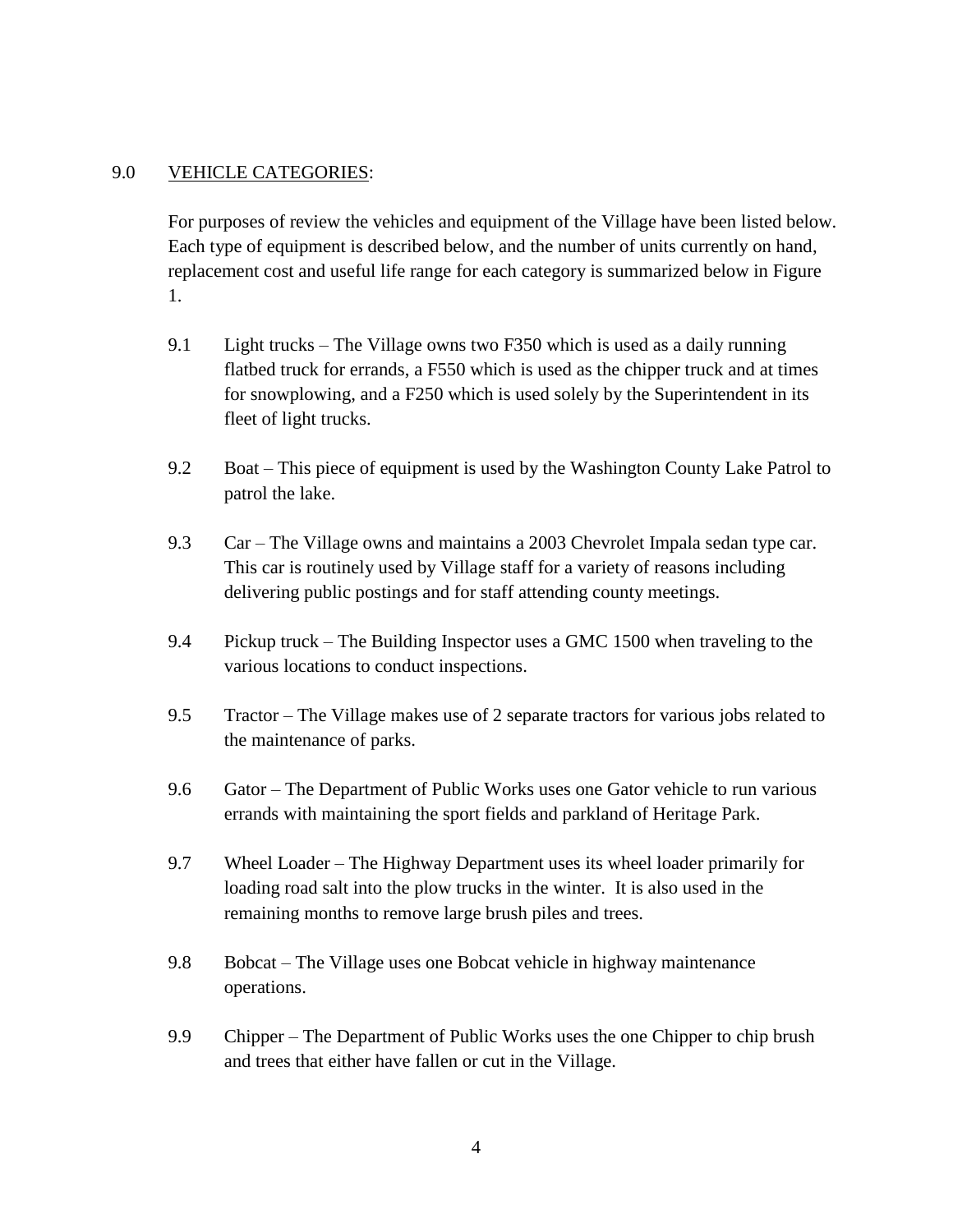- 9.10 Plow truck There are twelve plow trucks in the Public Works and Highway Department. Of these, two are Oshkosh Trucks and the remaining ten are International. These trucks are relied upon to plow snow on the many miles of Village maintained roads as well as hauling dirt and gravel during the summer months.
- 9.11 Rake The rake is used to groom and maintain the baseball diamonds. The Village owns one rake.
- 9.12 Roller The Department of Public Works and Highway makes use of one roller to ensure the sports fields are flat and even. Its primary use is on Village roadways to also ensure they are flat and even as part of the road construction and maintenance operations.
- 9.13 Mower Village park space and sports fields are cut with the use of the one Toro mower and a John Deere mower during the summer and fall seasons.

| <b>Vehicle Type</b> | <b>Inventory</b> | <b>Replacement Cost</b> | <b>Useful Life Range</b> |
|---------------------|------------------|-------------------------|--------------------------|
| <b>Light Truck</b>  | $\overline{4}$   | \$25,000-50,000ea       | 10yrs or<br>100,000miles |
| <b>Boat</b>         | $\mathbf{1}$     | \$13,000                | 10yrs or 1000hrs         |
| Car                 | $\mathbf{1}$     | \$26,000                | 8yrs or 150,000miles     |
| Pickup Truck        | $\mathbf{1}$     | \$25,000                | 10yrs or<br>100,000miles |
| <b>Tractor</b>      | $\overline{2}$   | \$87,000ea              | 15yrs or 4,500 hrs       |
| Gator               | $\mathbf{1}$     | \$11,000                | 8yrs or 4,000hrs         |
| <b>Wheel Loader</b> | 1                | \$100,000               | 15yrs or 6,000hrs        |
| <b>Bobcat</b>       | $\mathbf{1}$     | \$30,000                | 12yrs or 2,400hrs        |
| Chipper             | $\mathbf{1}$     | \$37,000                | 15yrs or 1,500hrs        |
| Plow Truck          | 12               | \$170,000ea             | 12yrs or<br>100,000miles |
| Rake                | $\mathbf{1}$     | \$11,000                | 8yrs or 4,000hrs         |

**Figure 1 Summary of Vehicles and Equipment Currently Owned**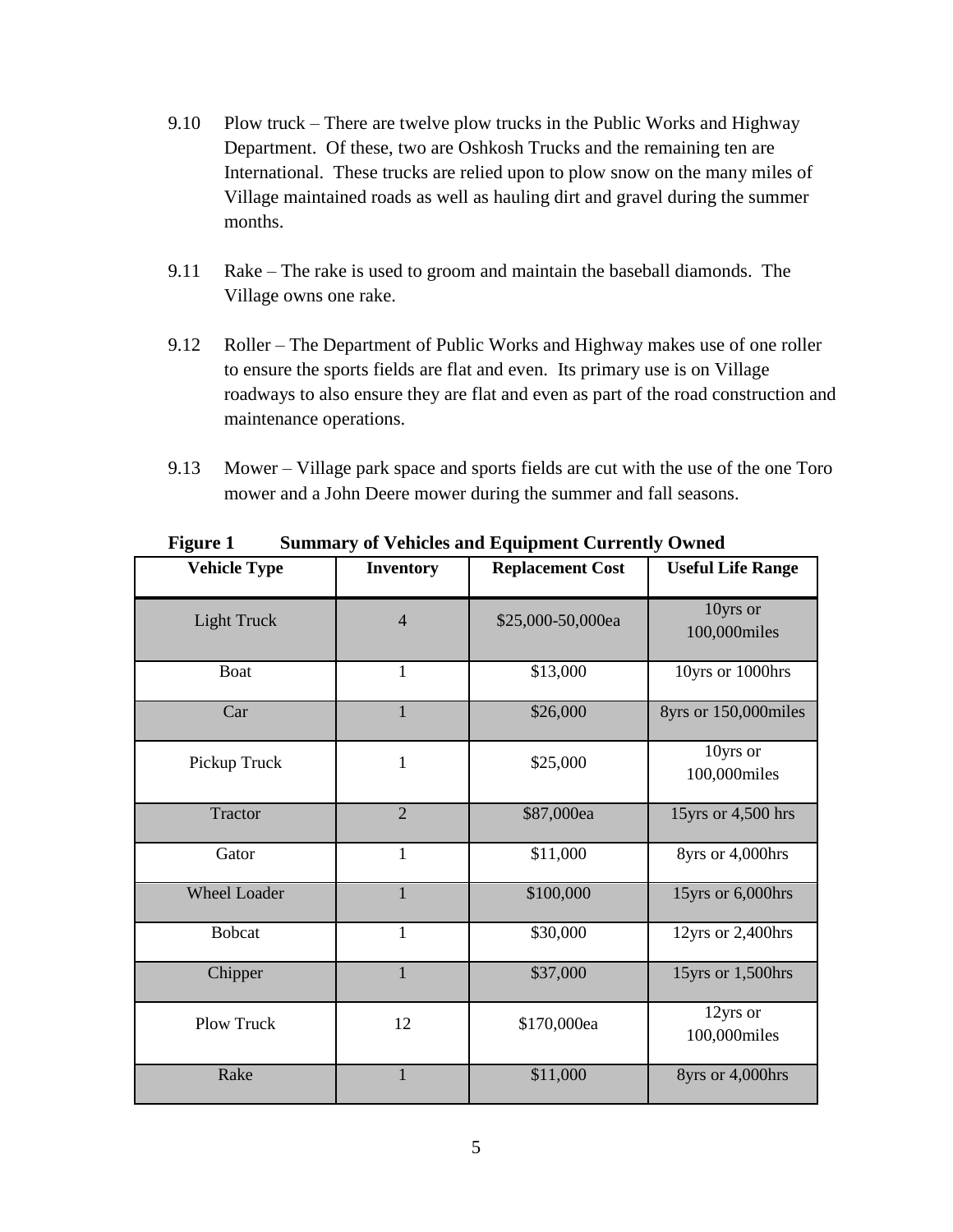| Roller       |    | \$24,000              | 15yrs or 1000hrs |
|--------------|----|-----------------------|------------------|
| Mower        |    | \$13,000ea            | 8yrs or 4,000hrs |
| <b>TOTAL</b> | 28 | \$2,617,000-2,717,000 | NA               |

#### 10.0 REPLACEMENT POINT SYSTEM:

The Village will make use of a quantitative point system in order to determine the correct time to replace vehicles and equipment pieces. This point system consists of factors. These factors are age, miles (or hours) used, type of service used for, reliability, maintenance and repair costs, and condition. For each factor a vehicle is given a certain amount of points during the annual review to indicate what type of condition the vehicle or equipment is in. The total points and the corresponding condition indicate what level the item is considered to be depending on the range the point amount falls into. There are four levels which are excellent, good, qualify for replacement, and needs immediate consideration. Figure 2 details the Village of Richfield's Replacement Point System.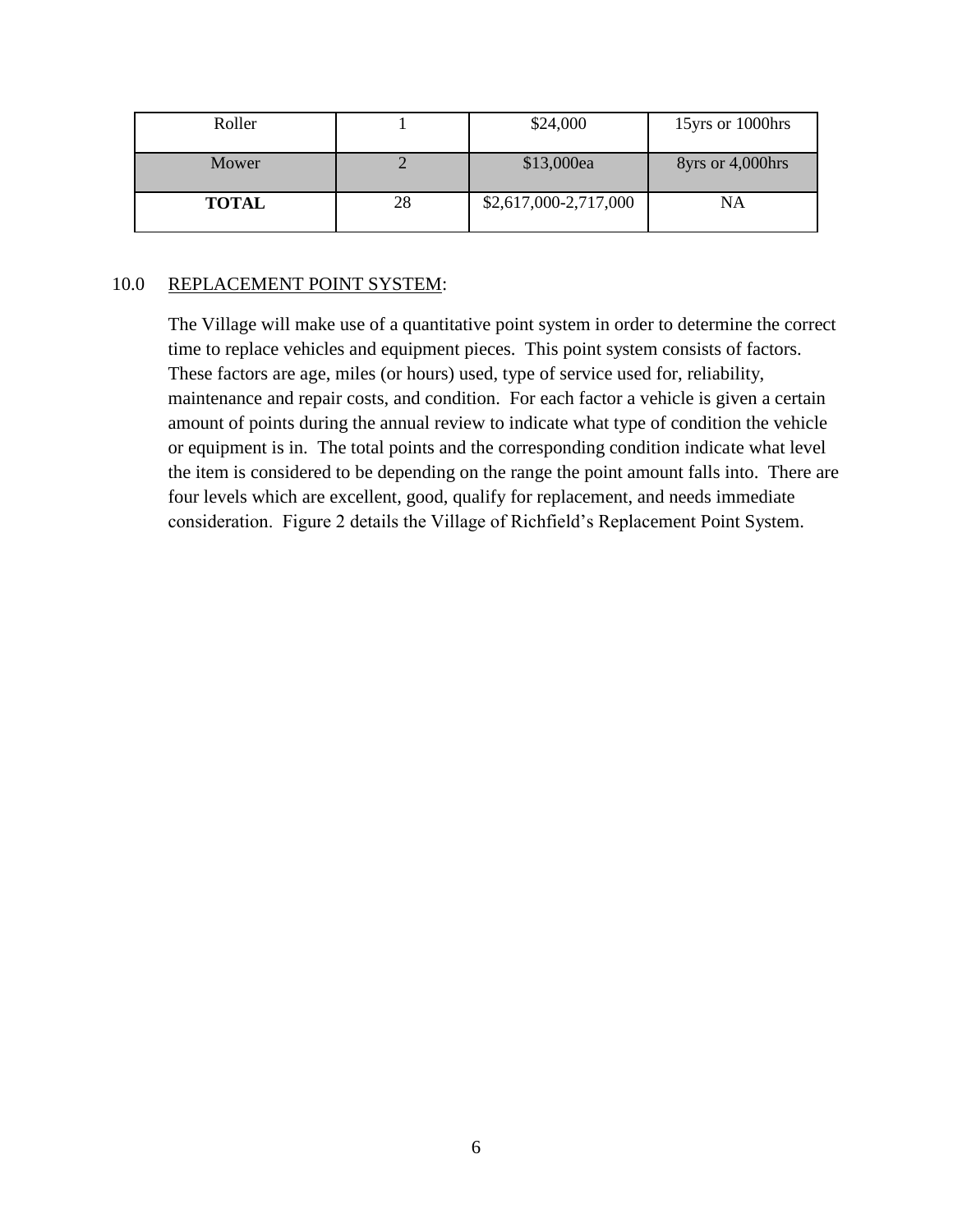| <b>Factor</b>        | <b>Points</b>                                                                                                                                                                                                                                                                                                                                             |  |  |  |  |
|----------------------|-----------------------------------------------------------------------------------------------------------------------------------------------------------------------------------------------------------------------------------------------------------------------------------------------------------------------------------------------------------|--|--|--|--|
|                      |                                                                                                                                                                                                                                                                                                                                                           |  |  |  |  |
| Age                  | 1 point for each year of chronological age, based on in-service date                                                                                                                                                                                                                                                                                      |  |  |  |  |
| Miles/Hours          | 1 point for each 10,000 miles or 750 hours of use                                                                                                                                                                                                                                                                                                         |  |  |  |  |
| Type of Service      | 1, 3, or 5 points are assigned based on the type of service that the<br>vehicle or equipment had during most of its life. The more severe<br>the type of service performed the higher the number assigned.                                                                                                                                                |  |  |  |  |
| Reliability          | 1, 3, or 5 points are assigned depending on the frequency that a<br>vehicle or equipment piece is in the shop for repair. The more the<br>frequency of shop visits the higher the number.                                                                                                                                                                 |  |  |  |  |
| Maintenance<br>Costs | 1 to 5 points are assigned based on total life maintenance and repair<br>costs (not including repair of accident damage). A 5 is assigned to a<br>vehicle with life repair costs equal or greater to the vehicle's original<br>purchase price and a 1 is given to a vehicle with life repair costs<br>equal to 20% or less of its original purchase cost. |  |  |  |  |
| Condition            | This category takes into consideration body condition, rust, interior<br>condition, accident history, anticipated repairs, etc. a scale of 1 to 5<br>points is used with the higher the number the worse the condition.                                                                                                                                   |  |  |  |  |
| <b>Point ranges</b>  |                                                                                                                                                                                                                                                                                                                                                           |  |  |  |  |
| Under 20 points      | <b>Condition I: Excellent</b>                                                                                                                                                                                                                                                                                                                             |  |  |  |  |
| 20 to 23 points      | <b>Condition II: Good</b>                                                                                                                                                                                                                                                                                                                                 |  |  |  |  |
| 24 to 30 points      | Condition III: Qualifies for replacement                                                                                                                                                                                                                                                                                                                  |  |  |  |  |
| 31 or more points    | Condition IV: Needs immediate consideration                                                                                                                                                                                                                                                                                                               |  |  |  |  |

# **Figure 2 Replacement Point System**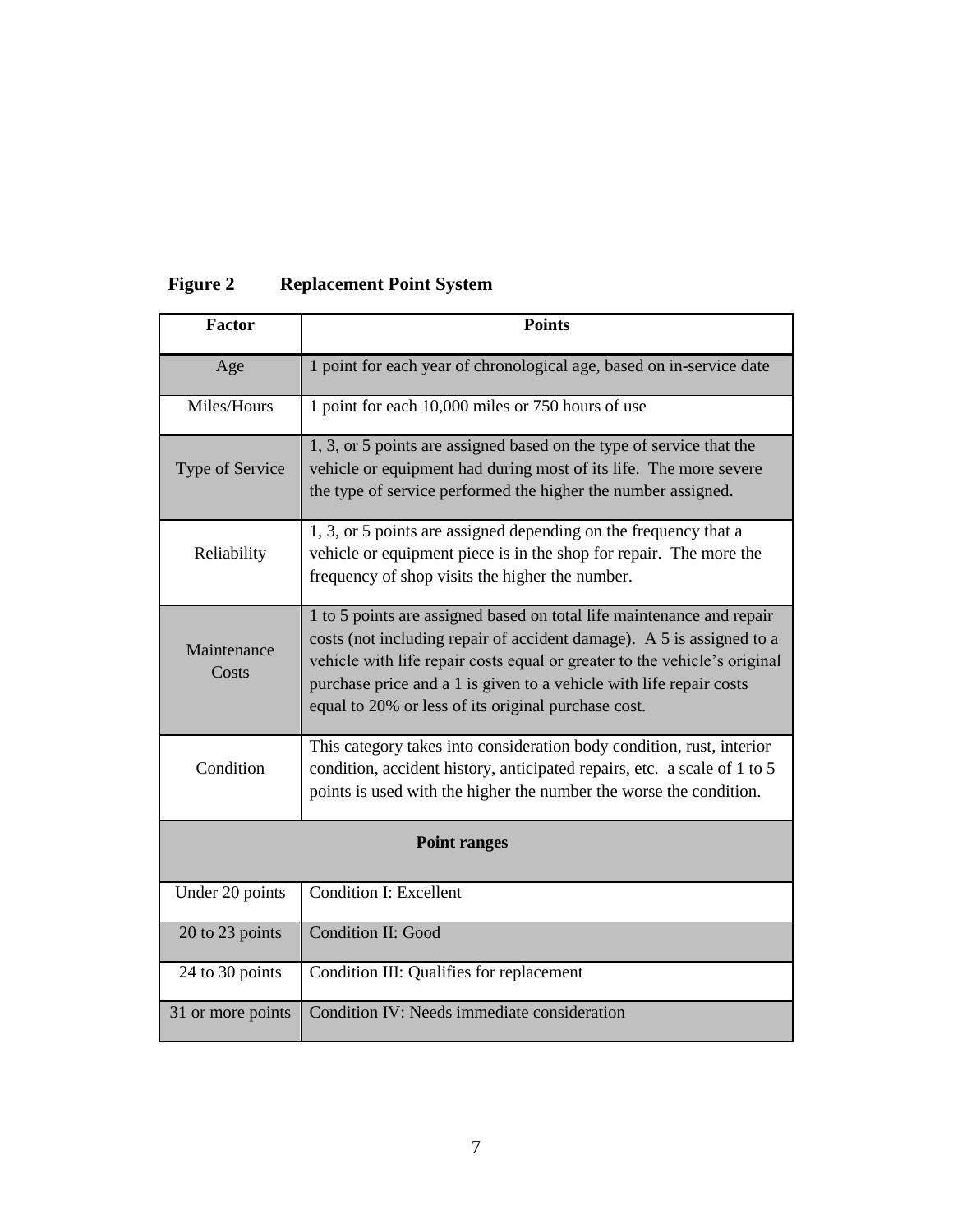

## **Village of Richfield**

### **Vehicle/Equipment Evaluation Form**

| <b>System</b>         |  | <b>Diagnosis</b> | <b>Estimated Repair Cost</b> |  |  |
|-----------------------|--|------------------|------------------------------|--|--|
| <b>Engine</b>         |  |                  |                              |  |  |
| <b>Transmission</b>   |  |                  |                              |  |  |
| <b>Drive Line</b>     |  |                  |                              |  |  |
| <b>Differential</b>   |  |                  |                              |  |  |
| <b>Exhaust</b>        |  |                  |                              |  |  |
| <b>Pumping System</b> |  |                  |                              |  |  |

| <b>Pumping System</b>       |  |
|-----------------------------|--|
| <b>Hydraulic System</b>     |  |
| <b>Electrical System</b>    |  |
| <b>Brakes</b>               |  |
| <b>Tires</b>                |  |
| <b>Body</b>                 |  |
| <b>Interior/Exterior</b>    |  |
| <b>Front End/Suspension</b> |  |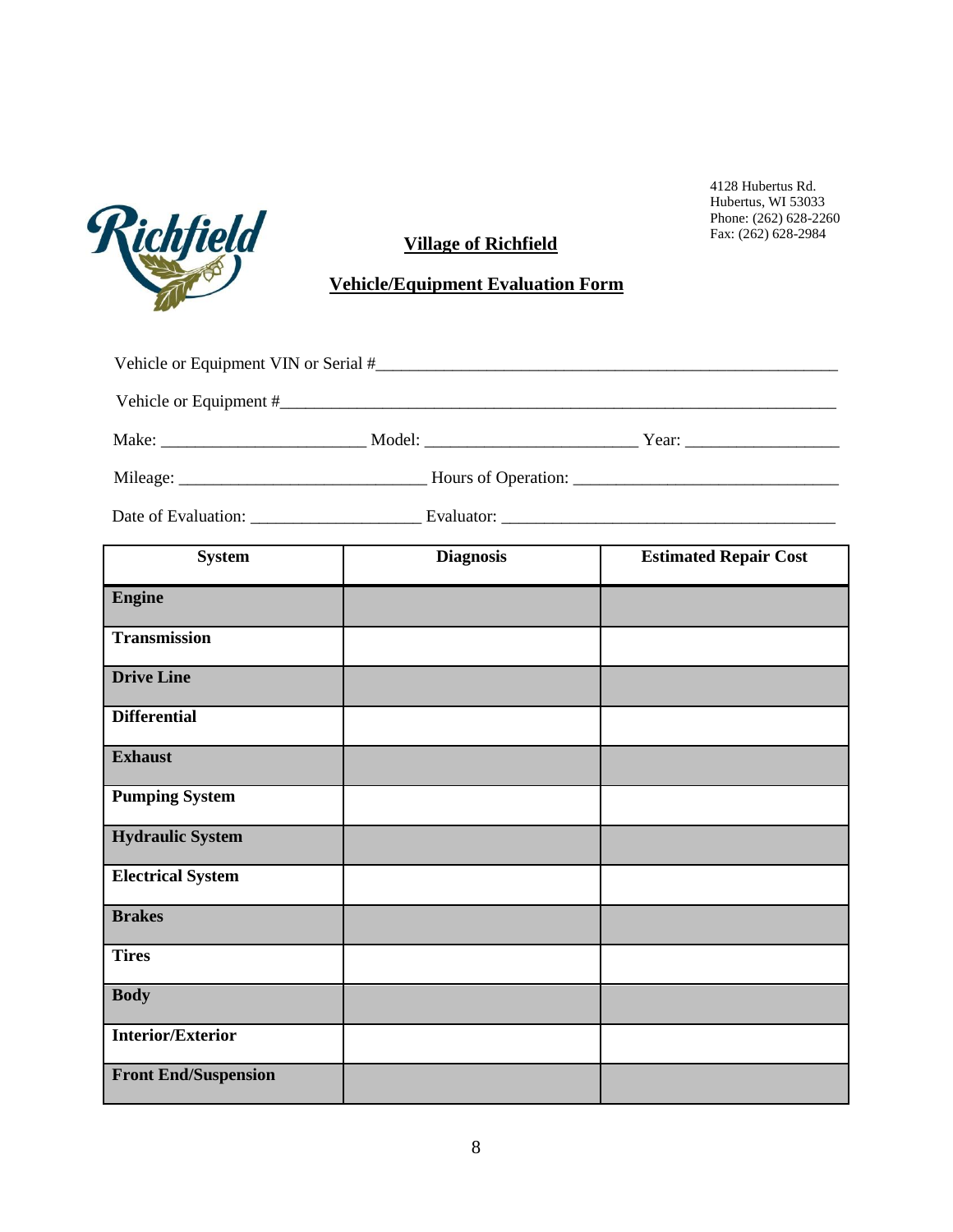| <b>Air Conditioning</b>     |  |
|-----------------------------|--|
| Other                       |  |
| Total Estimated Repair Cost |  |

| <b>Diagnosis Code</b> | <b>Code Description</b>                                                                                 |
|-----------------------|---------------------------------------------------------------------------------------------------------|
| 5                     | Excellent condition; like new; no repair needed in the near future                                      |
| 4                     | Good condition; minor wear and tear; system functions perfectly; no repair needed in<br>the near future |
| 3                     | Fair condition; significant signs of wear; system functions moderately well; repairs<br>expected soon   |
| $\boldsymbol{2}$      | Poor condition; substantial signs of degradation; system barely functions; repairs<br>needed very soon  |
|                       | Bad condition; system inoperable; repair needed immediately                                             |

\_\_\_\_\_\_\_\_\_\_\_\_\_\_\_\_\_\_\_\_\_\_\_\_\_\_\_\_\_\_\_\_\_\_\_\_\_\_\_\_\_\_\_\_\_\_\_\_\_\_\_\_\_\_\_\_\_\_\_\_\_\_\_\_\_\_\_\_\_\_\_\_\_\_\_\_\_\_\_\_\_\_\_\_

\_\_\_\_\_\_\_\_\_\_\_\_\_\_\_\_\_\_\_\_\_\_\_\_\_\_\_\_\_\_\_\_\_\_\_\_\_\_\_\_\_\_\_\_\_\_\_\_\_\_\_\_\_\_\_\_\_\_\_\_\_\_\_\_\_\_\_\_\_\_\_\_\_\_\_\_\_\_\_\_\_\_\_\_

\_\_\_\_\_\_\_\_\_\_\_\_\_\_\_\_\_\_\_\_\_\_\_\_\_\_\_\_\_\_\_\_\_\_\_\_\_\_\_\_\_\_\_\_\_\_\_\_\_\_\_\_\_\_\_\_\_\_\_\_\_\_\_\_\_\_\_\_\_\_\_\_\_\_\_\_\_\_\_\_\_\_\_\_\_

\_\_\_\_\_\_\_\_\_\_\_\_\_\_\_\_\_\_\_\_\_\_\_\_\_\_\_\_\_\_\_\_\_\_\_\_\_\_\_\_\_\_\_\_\_\_\_\_\_\_\_\_\_\_\_\_\_\_\_\_\_\_\_\_\_\_\_\_\_\_\_\_\_\_\_\_\_\_\_\_\_\_\_\_\_

\_\_\_\_\_\_\_\_\_\_\_\_\_\_\_\_\_\_\_\_\_\_\_\_\_\_\_\_\_\_\_\_\_\_\_\_\_\_\_\_\_\_\_\_\_\_\_\_\_\_\_\_\_\_\_\_\_\_\_\_\_\_\_\_\_\_\_\_\_\_\_\_\_\_\_\_\_\_\_\_\_\_\_\_\_

\_\_\_\_\_\_\_\_\_\_\_\_\_\_\_\_\_\_\_\_\_\_\_\_\_\_\_\_\_\_\_\_\_\_\_\_\_\_\_\_\_\_\_\_\_\_\_\_\_\_\_\_\_\_\_\_\_\_\_\_\_\_\_\_\_\_\_\_\_\_\_\_\_\_\_\_\_\_\_\_\_\_\_\_\_

\_\_\_\_\_\_\_\_\_\_\_\_\_\_\_\_\_\_\_\_\_\_\_\_\_\_\_\_\_\_\_\_\_\_\_\_\_\_\_\_\_\_\_\_\_\_\_\_\_\_\_\_\_\_\_\_\_\_\_\_\_\_\_\_\_\_\_\_\_\_\_\_\_\_\_\_\_\_\_\_\_\_\_\_\_

\_\_\_\_\_\_\_\_\_\_\_\_\_\_\_\_\_\_\_\_\_\_\_\_\_\_\_\_\_\_\_\_\_\_\_\_\_\_\_\_\_\_\_\_\_\_\_\_\_\_\_\_\_\_\_\_\_\_\_\_\_\_\_\_\_\_\_\_\_\_\_\_\_\_\_\_\_\_\_\_\_\_\_\_\_

\_\_\_\_\_\_\_\_\_\_\_\_\_\_\_\_\_\_\_\_\_\_\_\_\_\_\_\_\_\_\_\_\_\_\_\_\_\_\_\_\_\_\_\_\_\_\_\_\_\_\_\_\_\_\_\_\_\_\_\_\_\_\_\_\_\_\_\_\_\_\_\_\_\_\_\_\_\_\_\_\_\_\_\_\_

\_\_\_\_\_\_\_\_\_\_\_\_\_\_\_\_\_\_\_\_\_\_\_\_\_\_\_\_\_\_\_\_\_\_\_\_\_\_\_\_\_\_\_\_\_\_\_\_\_\_\_\_\_\_\_\_\_\_\_\_\_\_\_\_\_\_\_\_\_\_\_\_\_\_\_\_\_\_\_\_\_\_\_\_\_

Evaluator's Comments: